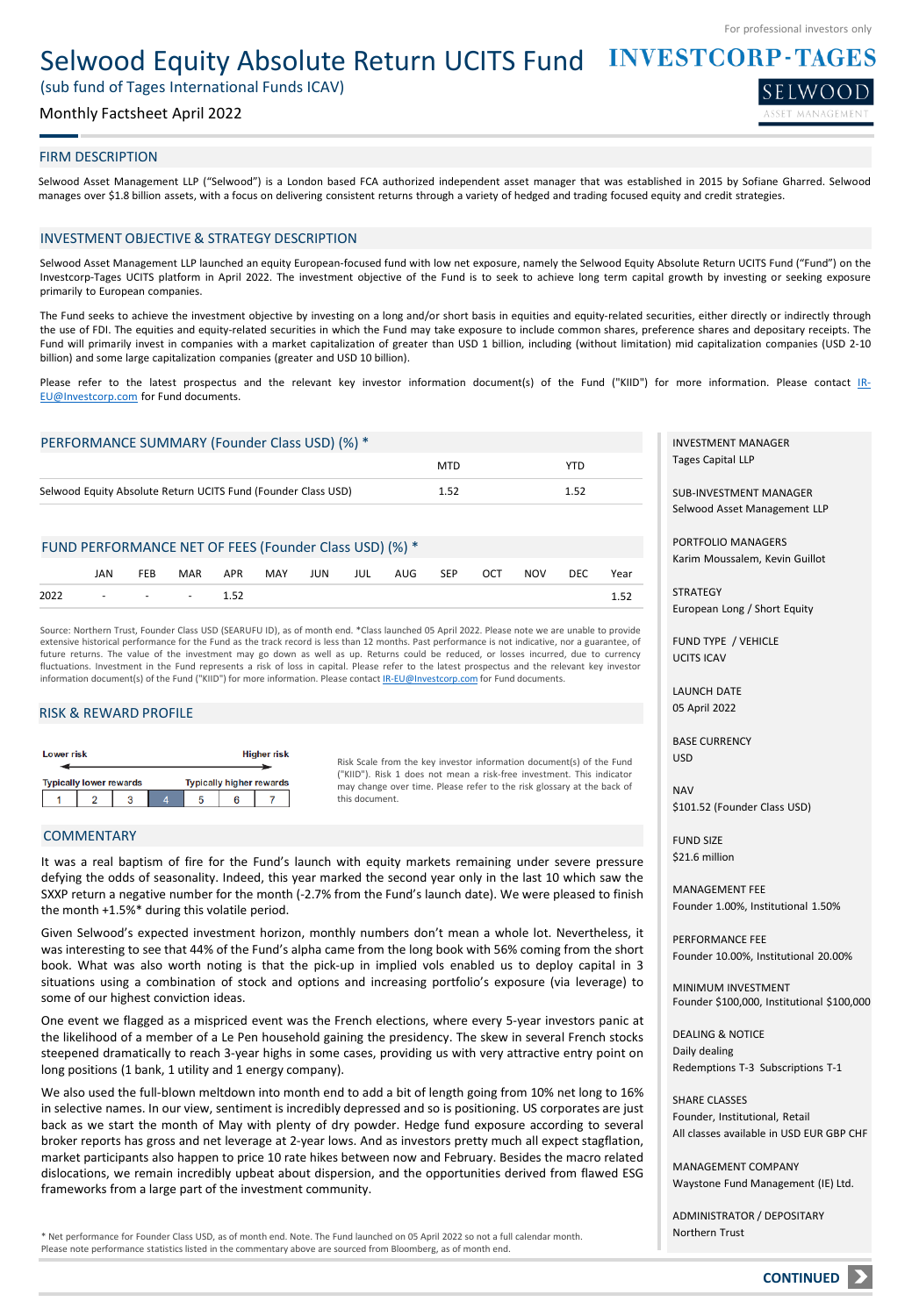LWO<sub>(</sub>

# Selwood Equity Absolute Return UCITS Fund INVESTCORP-TAGES

(sub fund of Tages International Funds ICAV)

# Monthly Factsheet April 2022

### PORTFOLIO EXPOSURES



Source: Selwood Asset Management LLP, as of month end. Factor classification done by Selwood, based on its subjective assessment. Not independently verified.

| Largest Long Positions - Industry (Month End) | Exposure % |
|-----------------------------------------------|------------|
| Oil, Gas & Consumable Fuels                   | 5.17       |
| Multi-Utilities                               | 5.02       |
| Real Estate Management & Development          | 4.28       |
| <b>Banks</b>                                  | 3.96       |
| <b>Airlines</b>                               | 3.90       |
| Total Top 5                                   | 22.34      |
| <b>Total Exposure</b>                         | 55.11      |
| Month End Number of Securities                | 19         |



Source: Selwood Asset Management LLP. Market capitalization of underlying securities exposures shown at month end.

| Largest Short Positions - Industry (Month End) | Exposure % |
|------------------------------------------------|------------|
| <b>Electrical Equipment</b>                    | $-2.49$    |
| Air Freight & Logistics                        | $-2.47$    |
| <b>Beverages</b>                               | $-2.44$    |
| <b>Banks</b>                                   | $-2.38$    |
| Transportation Infrastructure                  | $-2.18$    |
| Total Top 5                                    | $-11.96$   |
| <b>Total Exposure</b>                          | $-39.37$   |
| Month End Number of Securities                 | 23         |

Source: Selwood Asset Management LLP, as of month end. Bloomberg 'GICS Sub Industry Name' shown for long and short positions in place of underlying security name. Percentage holding as at month end. Excludes Index/Custom Basket. Portfolio composition may change without prior notice.

# PORTFOLIO ANALYTICS AND LIQUIDITY

| Long/Short Contribution    | Long % | Short %  |
|----------------------------|--------|----------|
| Gross Alpha Contribution * | 1.02   | 1.30     |
| Average Gross Exposure     | 46.94  | $-35.19$ |

Source: Selwood Asset Management LLP, as of month end. \* Daily Alpha of each security is defined as: Alpha = P&L of security – SPXX% x beta adjusted of security x FX price x entry price of security x shares of security. A 6-month window is used to calculate the beta (delta adjusted) of each security. Gross Contribution is before Fund expenses and includes contribution from Index/Custom Basket Positions.

| Liquidity Analysis | % of Fund |
|--------------------|-----------|
| < 5 Days           | 100.00    |
| $< 5 < 20$ Days    | 0.00      |
| > 25 Days          | 0.00      |

Source: Selwood Asset Management LLP, as of month end. Liquidity Analysis represents the percentage of the portfolio that could be liquidated within the given period based on 20% of the 30-Day Average Traded Volume of the respective security as at month end, per Bloomberg. Excludes Index/Custom Basket positions.

Investcorp 48 Grosvenor Street, London, W1K 3HW Tel: +44 (0)20 3743 3476